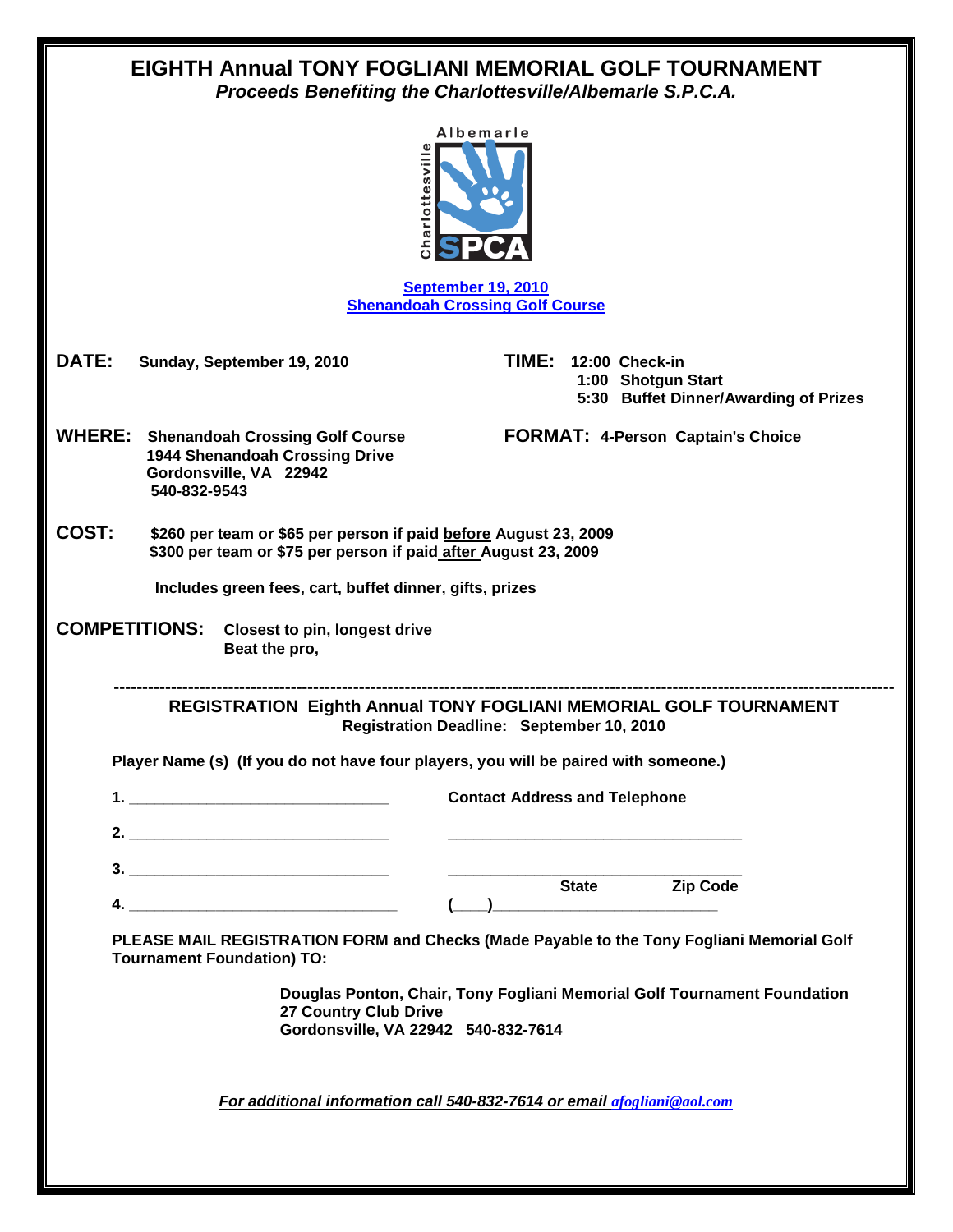## **EIGHTH Annual TONY FOGLIANI MEMORIAL GOLF TOURNAMENT**

*Proceeds Benefiting the Charlottesville/Albemarle S.P.C.A.*



## **September 19, 2010 Shenandoah Crossing Golf Course**

## **SPONSORSHIP FORM**

**Please indicate type of sponsorship:**

**\_\_ MAJOR SPONSOR** 

**Sponsor's name and logo will be prominently displayed on a banner at the clubhouse and signs will be displayed on a green and tee box and on a table at the dinner and awards ceremony. (\$1,000 with checks made payable to the Charlottesville/Albemarle S.P.C.A.)**

**\_\_ TEE (\$100 per tee with checks made payable to the Charlottesville/Albemarle S.P.C.A.)** 

**\_\_\_ NUMBER OF TEES**

**\_\_ TEE** *AND* **Sign ( For \$150, a sponsor will have a sign at a TEE** *AND* **a sign will be placed on a table at the dinner and awards ceremony with checks made payable to the Charlottesville/ Albemarle S.P.C.A.)** 

GREENS (\$100 per green with checks made payable to the Charlottesville/Albemarle S.P.C.A.)

**\_\_\_ NUMBER OF GREENS**

**\_\_ GREENS** *AND* **Sign (For \$150, a sponsor will have a sign on the GREENS** *AND* **a sign will be placed on a table at the dinner and awards ceremony with checks made payable to the Charlottesville/Albemarle S.P.C.A.)** 

**\_\_ Gift to Tournament for Prizes** 

|                                                         | Name of Person or Business: Manual Communication of Person or Business:                                                                                                                                                                          |
|---------------------------------------------------------|--------------------------------------------------------------------------------------------------------------------------------------------------------------------------------------------------------------------------------------------------|
| Address:                                                | <u> 1989 - Johann John Stone, market fan it ferskearre fan it ferskearre fan it ferskearre fan it ferskearre fan i</u>                                                                                                                           |
| Telephone:                                              |                                                                                                                                                                                                                                                  |
| Charlottesville/Albemarle S.P.C.A.) TO: Douglas Ponton, | You may give this FORM and Check (Made Payable to the Charlottesville/Albemarle S.P.C.A.)<br>to the volunteer representative of the Tournament or mail this FORM and Check (Made Payable to the<br>27 Country Club Dr.<br>Gordonsville, VA 22942 |